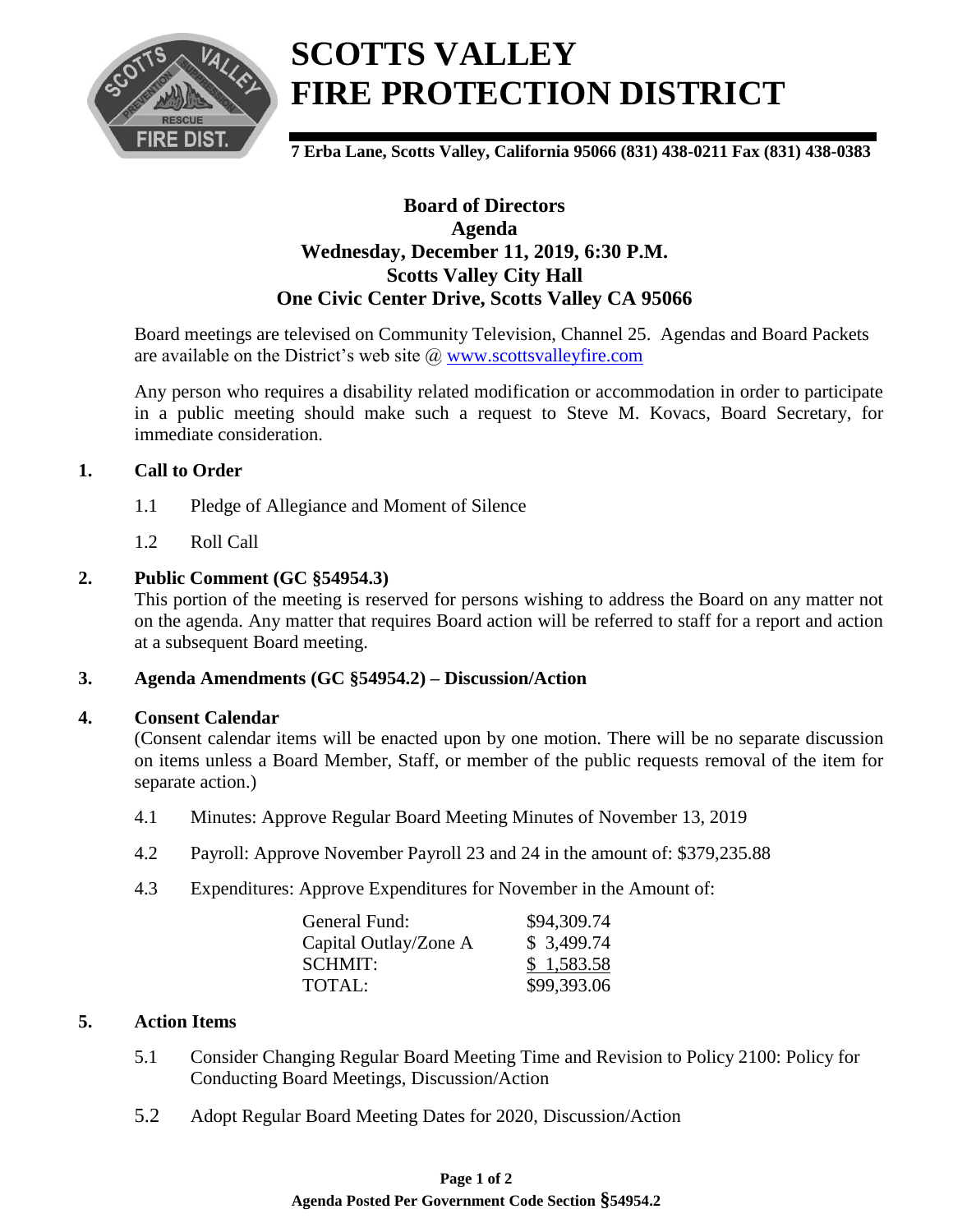## **Scotts Valley Fire Protection District Board of Directors Meeting for December 11, 2019 Agenda**

### **6. Board of Directors and Administrative Reports – Information/Discussion** (No action will be taken on any questions raised by the Board at this time.)

- 6.1 Board of Directors Report *Directors*
- 6.2 Administrative Report *Chief Officers*

### **7. Correspondence**

7.1 Scotts Valley High School Thank You Card

### **8. Request for Future Agenda Items**

### **9. Election of Board Officers for Calendar Year 2020, Discussion/Action**

- 9.1 President
- 9.2 Vice-President

### **10. Adjournment**

Next Regularly Scheduled Board Meeting: Wednesday, January 8, 2020 at 6:30 p.m.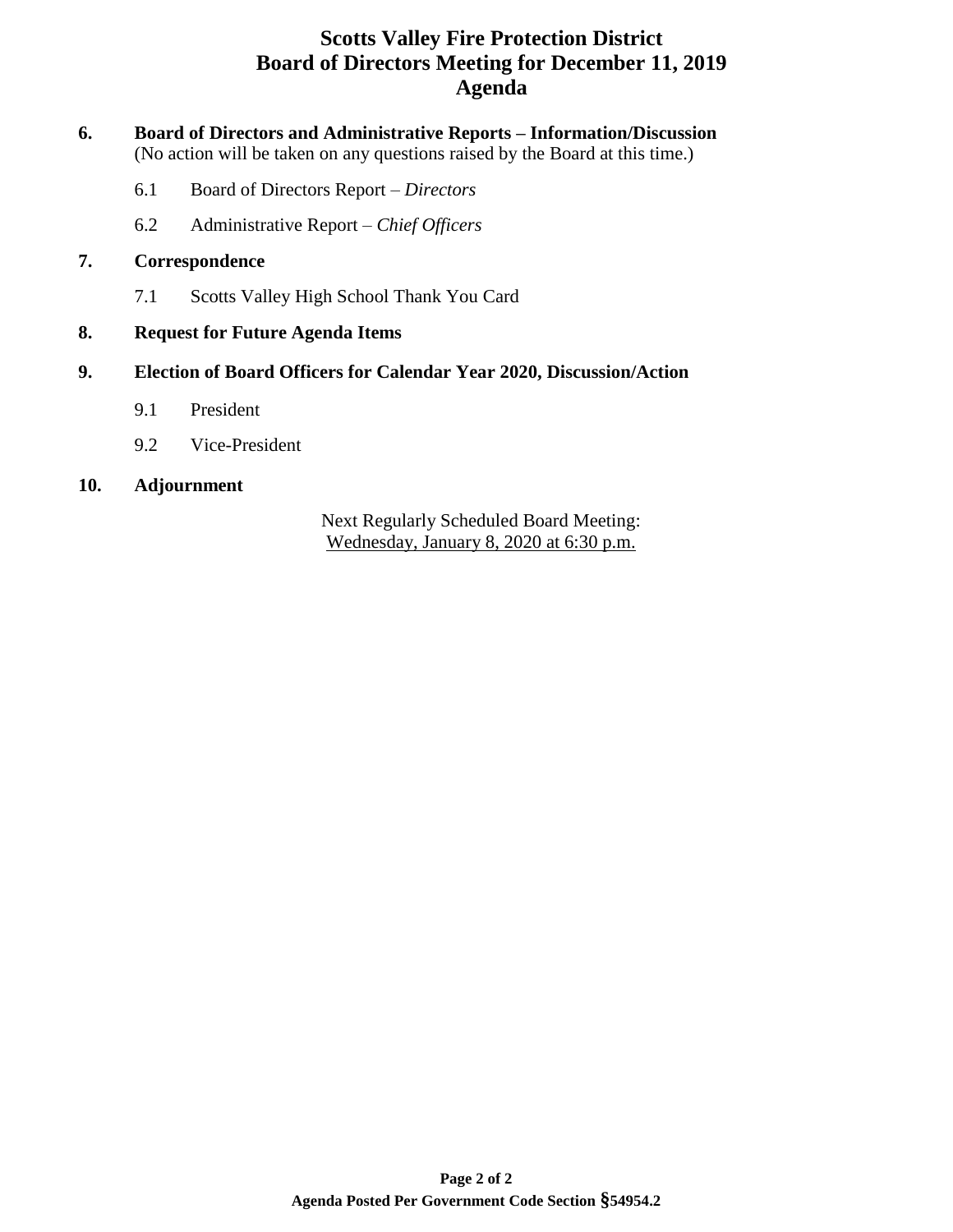

7 Erba Lane, Scotts Valley, California 95066 Fax (831) 438-0383  $(831)$  438-0211

### **MINUTES OF THE SCOTTS VALLEY FIRE PROTECTION DISTRICT BOARD OF DIRECTORS REGULAR MEETING OF November 13, 2019**

#### **Call to Order** 1.

The Regular Meeting of the Board of Directors of the Scotts Valley Fire Protection District (SVFPD) was held on Wednesday, November 13, 2019 at the City of Scotts Valley Council Chambers. Director Pisciotta called the meeting to order at 6:30 p.m. and thanked Community Television for Broadcasting the Meeting.

 $1.1$ Pledge of Allegiance and Moment of Silence

Director Pisciotta called for the Pledge of Allegiance and a Moment of Silence to follow.

- $1.2$ Roll Call
	- A. **Directors Present:** Directors Campbell, Harmon, Parker and Pisciotta
	- Directors Absent: **Director Patterson B.**
	- **Fire District Staff:** Chief Kovacs, Battalion Chief Whittle and Administrative Secretary Walton C.

#### $2.$ Public Comment (GC §54954.3)

None

 $3<sub>1</sub>$ Agenda Amendments (GC §54954.2) - Discussion/Action

None

#### **Consent Calendar**  $\overline{4}$ .

- $4.1$ Minutes: Approve Regular Board Meeting Minutes of October 9, 2019
- $4.2$ Minutes: Approve Special Board Meeting Minutes of October 26, 2019
- $4.3$ Minutes: Approve Special Board Meeting Minutes of October 30, 2019
- 4.4 Payroll: Approve October Payroll 21 and 22 in the amount of: \$364,038.69
- 4.5 Expenditures: Approve Expenditures for October in the Amount of:

| General Fund:          | \$107,906.33 |
|------------------------|--------------|
| Capital Outlay/Zone A: | \$18,628.14  |
| <b>SCHMIT:</b>         | 4,080.19     |
| TOTAL:                 | \$130,614.66 |

Approve the Loan Balance Payoff in the amount of \$1,596,860.61 to Santa Cruz County Bank 4.6 for the CalPERS Side Fund Loan

On motion of Director Parker seconded by Director Campbell to Approve the Consent Calendar Items 4.1 *thru* 4.6 was approved by the following vote: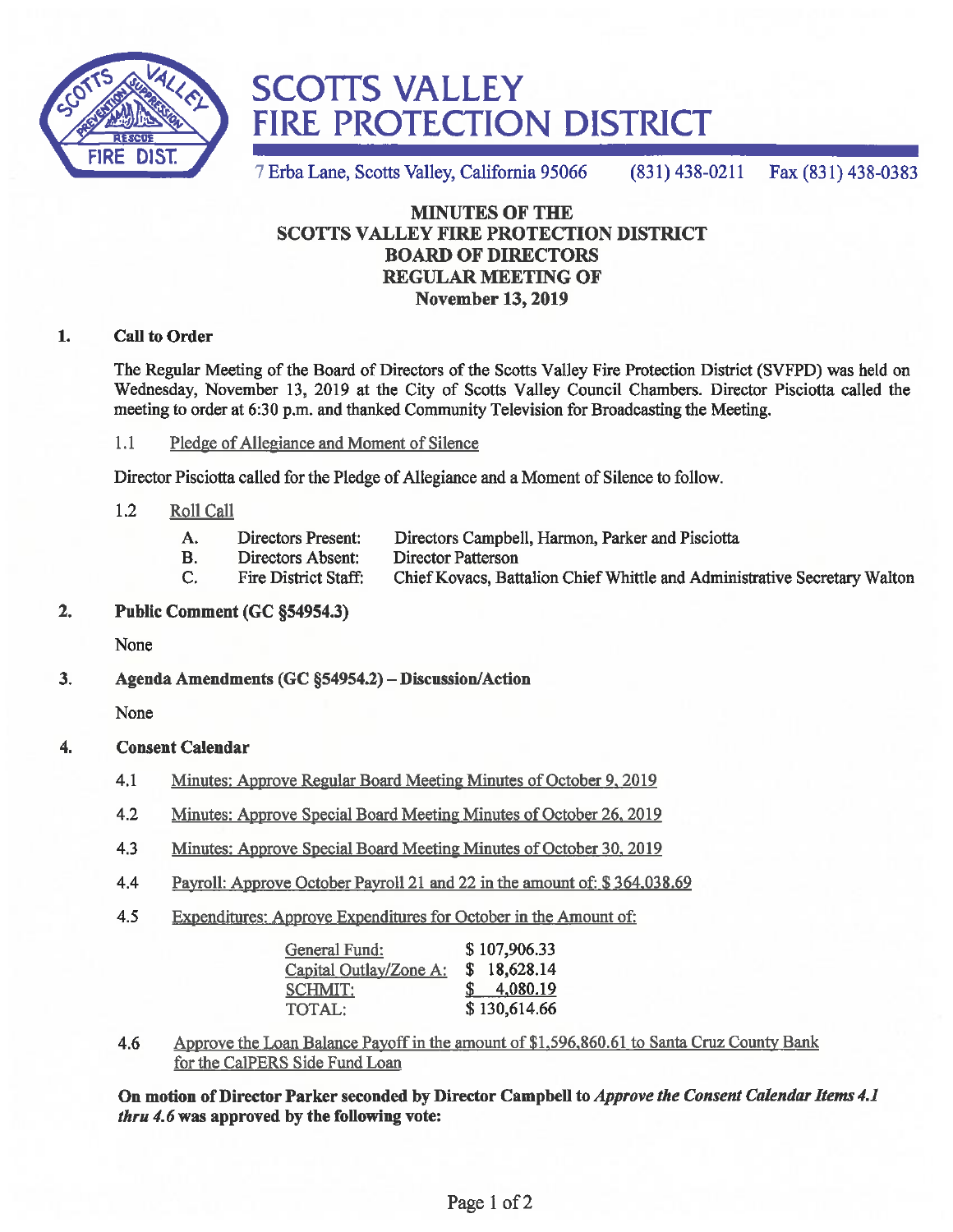### **SCOTTS VALLEY FIRE PROTECTION DISTRICT Regular Board Meeting November 13, 2019**

| <b>AYES:</b>    | <b>Campbell, Harmon, Parker and Pisciotta</b> |
|-----------------|-----------------------------------------------|
| <b>NOES:</b>    | <b>None</b>                                   |
| <b>ABSENT:</b>  | <b>Patterson</b>                              |
| <b>ABSTAIN:</b> | <b>None</b>                                   |

#### 5. **Action Item**

#### 5.1 Board Committee Appointment, Discussion/Action Ad Hoc Committee: Labor Negotiators

Director Pisciotta stated that the Board President appoints Ad Hoc Committees and in President Patterson's absence, he would appoint the Labor Negotiation Committee (Committee). Director Pisciotta stated that he and Director Campbell were on the last Committee and that Director Campbell did a lot of work revising and reformatting the MOUs. Director Pisciotta inquired if any of the Directors were interested in serving on the Committee.

Director Parker stated that he was interested in serving on the Committee and that it would be beneficial to have another Director who had served on the Committee before. Director Campbell stated that he was the Committee Lead last negotiations and that he was interested in serving on the Committee but preferred not to take the lead this time. Director Harmon stated that he was interested in serving on the Committee.

Director Pisciotta appointed Director Campbell and Parker to the Labor Negotiation Ad Hoc Committee.

### Board of Directors and Administrative Reports - Information/Discussion

(No action will be taken on any questions raised by the Board at this time.)

#### $6.1$ Board of Directors Report – Directors

None

6.

#### $6.2$ Administrative Report - Chief Officers

The full Administrative Report was included in the Board Packet and Chief Kovacs added the following:

- Thank you to all who attended the Facilities Workshop  $\bullet$
- E2538 was taken to Oakdale this morning for warranty work
- Over the next few weeks, we will be posting Holiday Safety Tips on our Facebook and Website
- Crews were sent to the Maria and Easy Fire and In-County Prepositioning
- Calendars for the Fallen Officers Foundation are available to purchase for \$20 and Scotts Valley and Branciforte Fire made the Calendar
- I will be teaching at the Fresno Training Symposium next week and will be off the following week for  $\bullet$ a few days for Thanksgiving
- The Pub Ed Trailer will be sent to auction  $\bullet$

#### 7. Correspondence

None

#### 8. **Request for Future Agenda Items**

None

#### 9. Adjournment

The meeting was adjourned at 6:40 p.m.

**ATTEST** 

**Russ Patterson Board President**  Steve M. Kovacs **Board Secretary**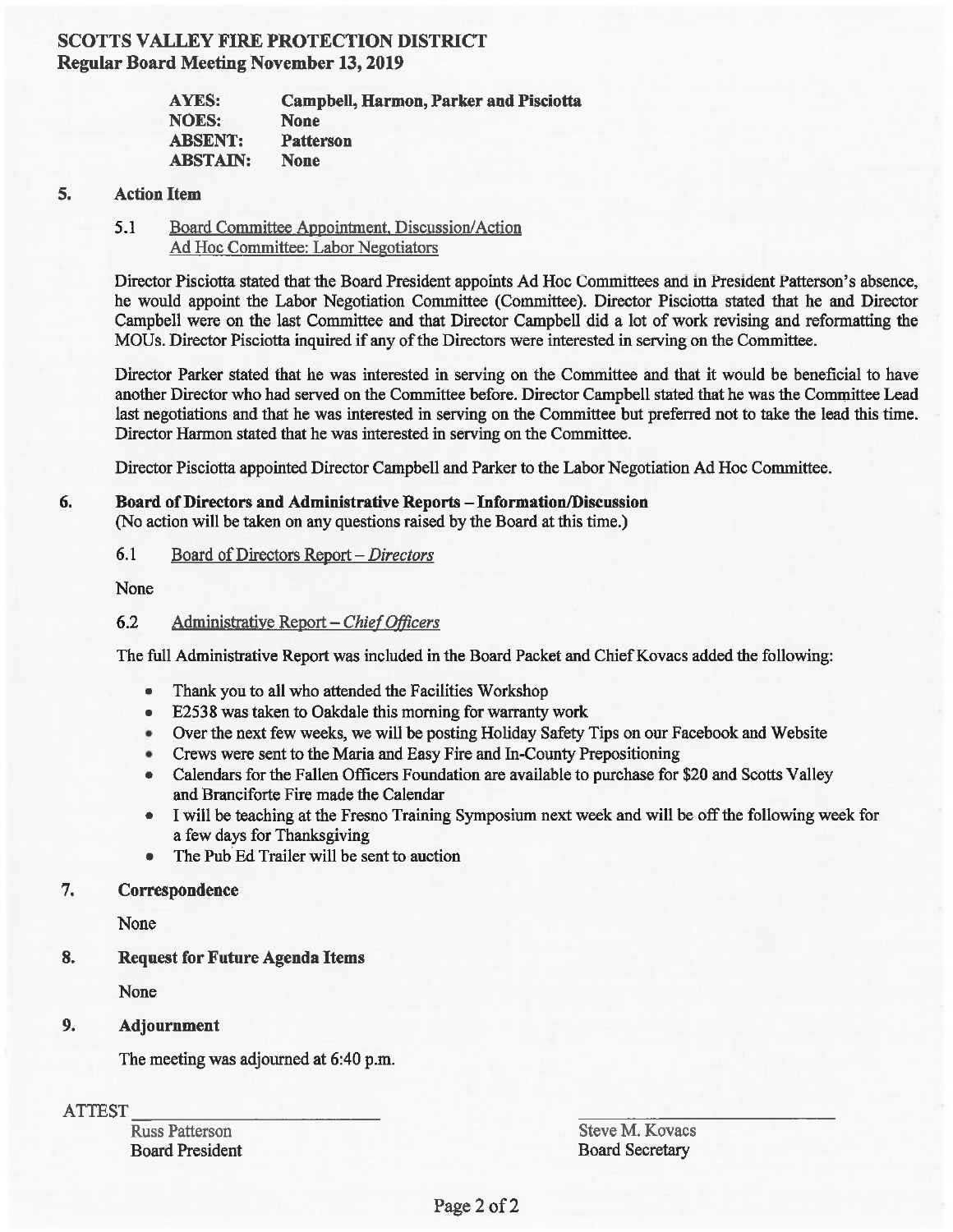|                                 | Date Range from 10/19/2019 To 11/15/2019 |           |               |
|---------------------------------|------------------------------------------|-----------|---------------|
| <b>PAYROLL</b>                  | ACCT.#                                   | <b>PP</b> | <b>TOTALS</b> |
| Regular Pay                     | 51000                                    | 23        | \$127,197.24  |
|                                 |                                          | 24        | \$126,648.60  |
| Overtime                        | 51005                                    | 23        | \$42,512.35   |
|                                 |                                          | 24        | \$4,680.09    |
| Regular Pay, Extra Help (PCF)   | 51010                                    | 23        | \$3,797.00    |
|                                 |                                          | 24        | \$0.00        |
| Regular Pay, Sick Leave         | 51015                                    | 23        | \$0.00        |
|                                 |                                          | 24        | \$0.00        |
| Regular Callback Pay            | 51025                                    | 23        | \$35,471.63   |
|                                 |                                          | 24        | \$16,590.21   |
| Holiday Pay                     | 51035                                    | 23        | \$0.00        |
|                                 |                                          | 24        | \$0.00        |
| Differential Pay                | 51040                                    | 23        | \$6,717.57    |
|                                 |                                          | 24        | \$6,717.57    |
| Regular Pay, Sick Leave Reserve | 55020                                    | 23        | \$0.00        |
|                                 |                                          | 24        | \$0.00        |
| Misc Benefits, Vacation Payoff  | 55021                                    | 23        | \$4,451.81    |
|                                 |                                          | 24        | \$4,451.81    |
| Directors Fees                  | 62327                                    | 23        | \$0.00        |
|                                 |                                          | 24        | \$0.00        |

TOTAL PAYROLL

\$379,235.88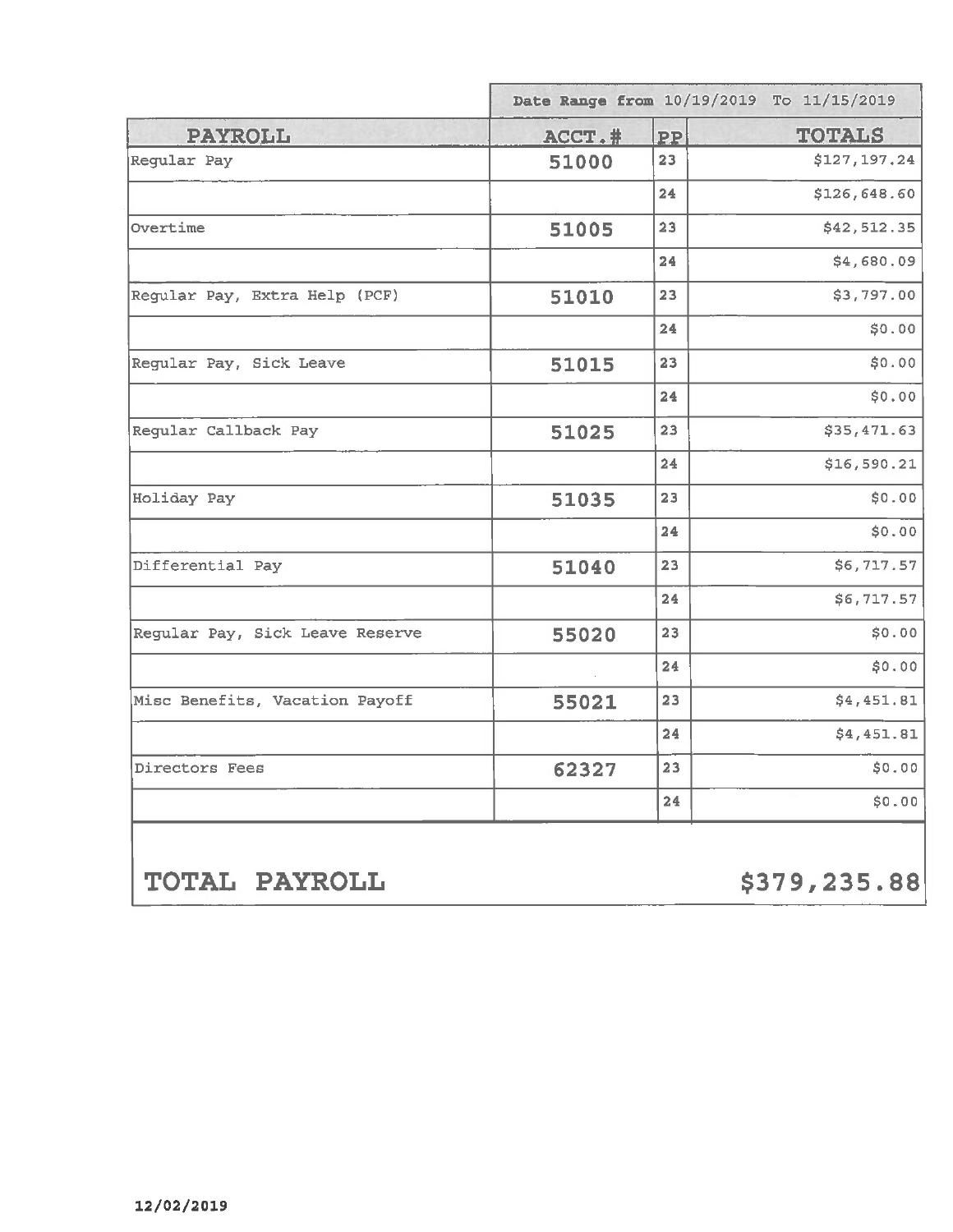12/05/2019

Filter: (Claim Date is between 11/01/2019 and 11/30/2019)(Pre-Approved Excluded)

| <b>Claim Date</b><br><b>Vendor</b>                             | <b>Message</b>                                                                | <b>Amount</b> |
|----------------------------------------------------------------|-------------------------------------------------------------------------------|---------------|
| <b>GL Key: 685010</b>                                          |                                                                               |               |
| <b>GL Obj: 53010</b><br><b>Group Health - Dental Insurance</b> |                                                                               |               |
| 11/20/2019 MICHAEL MCMURRY                                     | Retiree Health Ins.- 12/2019                                                  | \$1,596.54    |
| 11/20/2019 FDAC EBA                                            | Life & Vision Ins.- 12/2019                                                   | \$1,157.07    |
| 11/20/2019 CAL PERS RETIREMENT SYSTEM                          | <b>Health Ins.12/2019</b>                                                     | \$55,487.04   |
| 11/20/2019 MIKE PHINN                                          | Retiree Health Ins.- 12/2019                                                  | \$380.88      |
| 11/20/2019 SAL LOFRANCO                                        | Retiree Health Ins.- 12/2019                                                  | \$563.20      |
| 11/20/2019 TIM THEILEN                                         | Retiree Health Ins. - 12/2019                                                 | \$679.29      |
| 11/20/2019 MIKE BIDDLE                                         | Retiree Health Ins.- 12/2019                                                  | \$999.98      |
|                                                                | <b>SubObject Total</b>                                                        | \$60,864.00   |
| GL Obj: 61110<br><b>Clothing &amp; Personal Supplies</b>       |                                                                               |               |
| 11/01/2019 U.S. BANK CORPORATE PAYMENT<br><b>SYSTEM</b>        | Conway Shields- Helmet Shields- Smith/Smiley<br><b>IMS Alliance- PAR Tags</b> | \$156.30      |
|                                                                | <b>SubObject Total</b>                                                        | \$156.30      |
| GL Obj: 61221<br><b>Telephone &amp; Telegraph</b>              |                                                                               |               |
| 11/01/2019 U.S. BANK CORPORATE PAYMENT<br><b>SYSTEM</b>        | Comcast- VF1 Internet & Phones<br>9/20-10/19/19                               | \$1,144.24    |
|                                                                | Comcast-VF2 Internet & Phones                                                 |               |
|                                                                | 9/21-10/20/19                                                                 |               |
|                                                                | Verizon- Cellular 9/5-10/4/19                                                 |               |
|                                                                |                                                                               | \$1,144.24    |
|                                                                | <b>SubObject Total</b>                                                        |               |
| <b>GL Obj: 61310</b><br>Food                                   |                                                                               |               |
| 11/01/2019 U.S. BANK CORPORATE PAYMENT                         | Carl's Jr.- CSDA Conference Dinner                                            | \$330.75      |
| <b>SYSTEM</b>                                                  | Blaze Pizza- CSDA Conference Dinner                                           |               |
|                                                                | Nob Hill- Pasatiempo Fuel Project Dinner                                      |               |
|                                                                | Cafe Central-S4SCON Dinner                                                    |               |
|                                                                | <b>Brew Brothers-S4SCON Dinner</b>                                            |               |
|                                                                | Timber Ridge- S4SCON Lunch                                                    |               |
|                                                                | <b>SubObject Total</b>                                                        | \$330.75      |
| <b>GL Obj: 61425</b><br><b>Household Expense</b>               |                                                                               |               |
| 11/01/2019 U.S. BANK CORPORATE PAYMENT                         | <b>Costco-Station Supplies</b>                                                | \$343,36      |
| <b>SYSTEM</b>                                                  | K-Mart- Kitchen Towels                                                        |               |
|                                                                | <b>SubObject Total</b>                                                        | \$343.36      |
| <b>GL Obj: 61720</b><br><b>Maintenance - Mobile Equipment</b>  |                                                                               |               |
| 11/01/2019 U.S. BANK CORPORATE PAYMENT                         | Amazon- E2512 Streamlight Vulcan 180                                          | \$241.34      |
| <b>SYSTEM</b>                                                  | Peterson Trucks- E2537 Fuel Pump                                              |               |
| 11/08/2019 CENTRAL FIRE DISTRICT                               | WT2550 Replace Parking Brake Valve                                            | \$523.67      |
| 11/08/2019 CENTRAL FIRE DISTRICT                               | E2511 Check Engine Light                                                      | \$175.20      |
| 11/13/2019 WINCHESTER AUTO STORES                              | Oil, Oil Filter, Tire Foam                                                    | \$143.86      |
| 11/26/2019 GOLDEN STATE EMERGENCY VEHICLE<br><b>SERVICE</b>    | <b>Compartment Door Arm x4</b>                                                | \$66.36       |
| 11/26/2019 DUNCAN AUTO TECH                                    | <b>Smog 2596</b>                                                              | \$75.00       |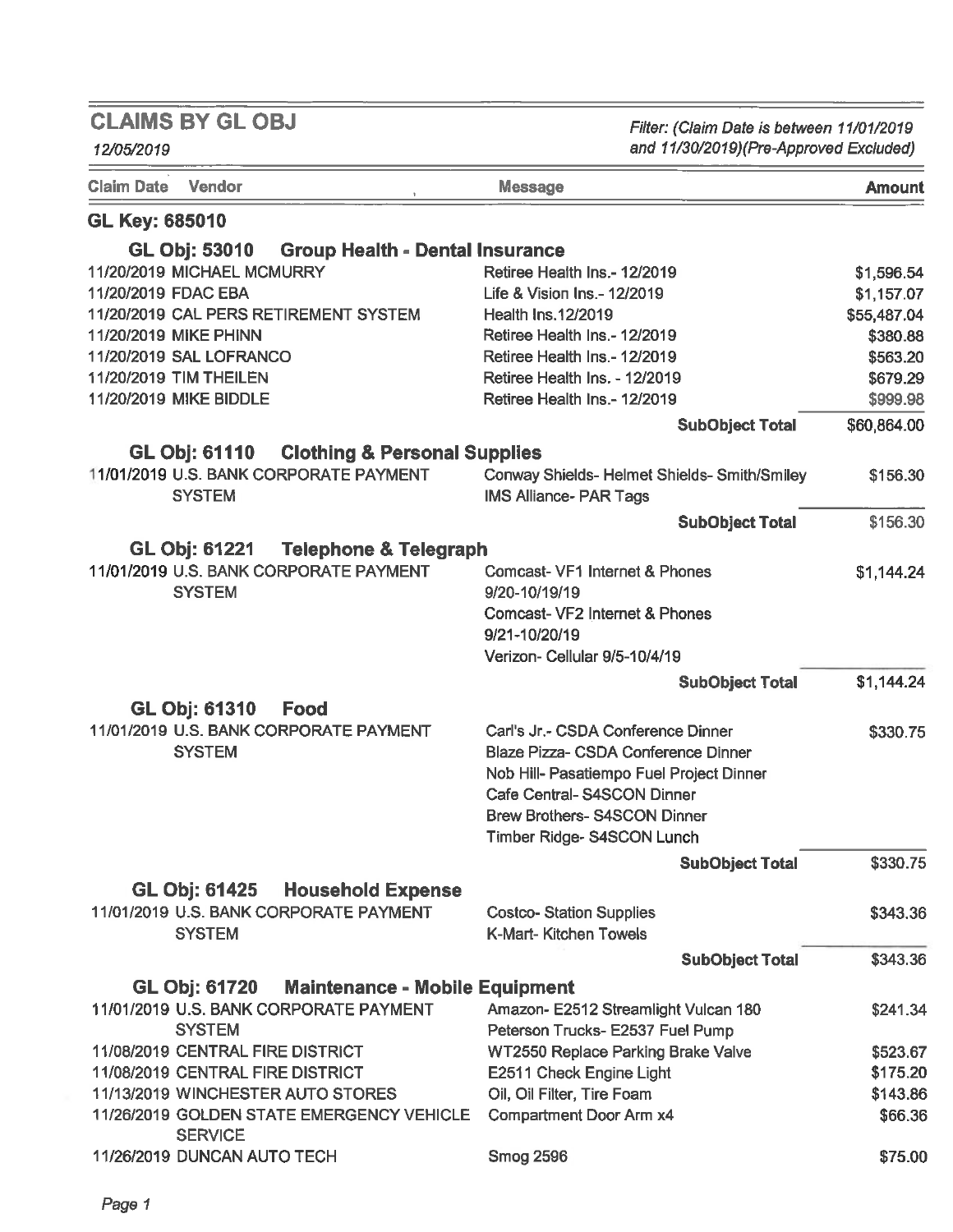Filter: (Claim Date is between 11/01/2019 and 11/30/2019)(Pre-Approved Excluded)

| and 11/30/2019)(Pre-Approved Excluded)<br>12/05/2019                                  |                                                       |               |
|---------------------------------------------------------------------------------------|-------------------------------------------------------|---------------|
| Vendor<br><b>Claim Date</b>                                                           | <b>Message</b>                                        | <b>Amount</b> |
|                                                                                       | <b>SubObject Total</b>                                | \$1,225.43    |
| <b>GL Obj: 61725</b><br><b>Maintenance - Office Equipment</b>                         |                                                       |               |
| 11/08/2019 PAGODA TECHNOLOGIES INC.                                                   | New Employees Added, DMV Pull Program<br><b>Fixed</b> | \$225.00      |
| 11/08/2019 PAGODA TECHNOLOGIES INC.                                                   | Computer Management-11/2019                           | \$1,122.12    |
|                                                                                       | <b>SubObject Total</b>                                | \$1,347.12    |
| GL Obj: 61730 Maintenance - Other Equipment                                           |                                                       |               |
| 11/01/2019 U.S. BANK CORPORATE PAYMENT<br><b>SYSTEM</b>                               | <b>Costco-Batteries</b>                               | \$93.34       |
| 11/08/2019 SCARBOROUGH LUMBER & BUILDING                                              | Plug                                                  | \$3.91        |
|                                                                                       | <b>SubObject Total</b>                                | \$97.25       |
| GL Obj: 61845 Maintenance - Buildings & Grounds                                       |                                                       |               |
| 11/01/2019 U.S. BANK CORPORATE PAYMENT<br><b>SYSTEM</b>                               | Rayne of SC- VF1 Monthly Water Softener               | \$117.50      |
| 11/08/2019 SCARBOROUGH LUMBER & BUILDING                                              | <b>Glennwood Parking Lot Supplies</b>                 | \$208.74      |
| 11/13/2019 WESTERN EXTERMINATOR COMPANY                                               | Bug Service- VF1 10/2019                              | \$57.50       |
| 11/13/2019 WESTERN EXTERMINATOR COMPANY                                               | Bug Service- VF2 10/2019                              | \$57.50       |
| 11/26/2019 AIR EXCHANGE                                                               | <b>Plymovent Repairs/Upgrades</b>                     | \$7,185.78    |
|                                                                                       | <b>SubObject Total</b>                                | \$7,627.02    |
| GL Obj: 61920 Medical Supplies                                                        |                                                       |               |
| 11/08/2019 ANALGESIC SERVICES, INC.                                                   | <b>O2 Cylinder Rental</b>                             | \$67.50       |
|                                                                                       | <b>SubObject Total</b>                                | \$67.50       |
|                                                                                       |                                                       |               |
| GL Obj: 62219<br><b>PC Software</b><br>11/08/2019 CREWSENSE LLC                       |                                                       | \$754.74      |
|                                                                                       | Crewsense 11/3/19-2/2/20                              |               |
|                                                                                       | <b>SubObject Total</b>                                | \$754.74      |
| <b>Office Supplies</b><br>GL Obj: 62223                                               |                                                       |               |
| 11/01/2019 U.S. BANK CORPORATE PAYMENT                                                | Amazon-Packaging Tape                                 | \$69.12       |
| <b>SYSTEM</b>                                                                         | <b>Amazon-Wireless Mouse</b>                          |               |
|                                                                                       | <b>USPS- Postage for OES Billing</b>                  |               |
|                                                                                       | <b>SubObject Total</b>                                | \$69.12       |
| <b>GL Obj: 62367</b><br><b>Medical Services</b>                                       |                                                       |               |
| 11/08/2019 MARK A. CLEMENTI, PH.D.                                                    | Evaluation                                            | \$825.00      |
|                                                                                       | <b>SubObject Total</b>                                | \$825.00      |
|                                                                                       |                                                       |               |
| GL Obj: 62381 Professional & Specialized Services<br>11/13/2019 DEPARTMENT OF JUSTICE | Live Scan- PCF 19/20 FY                               | \$245.00      |
| <b>ACCOUNTING OFFICE CASHIERING UNIT</b>                                              |                                                       |               |
| 11/13/2019 VOYA NATIONAL TRUST COMPANY                                                | Voya Loan Program- (Employee paid)                    | \$187.50      |
|                                                                                       | 7/1-9/30/19                                           |               |
| 11/13/2019 JACKSON LEWIS                                                              | <b>Legal Services</b>                                 | \$222.00      |
| 11/20/2019 GENE MICHALAK                                                              | BRD Video- 11/13/2019                                 | \$125.00      |
| 11/20/2019 API SERVICES                                                               | Volunteer Backgrounds 19/20 FY                        | \$2,214.40    |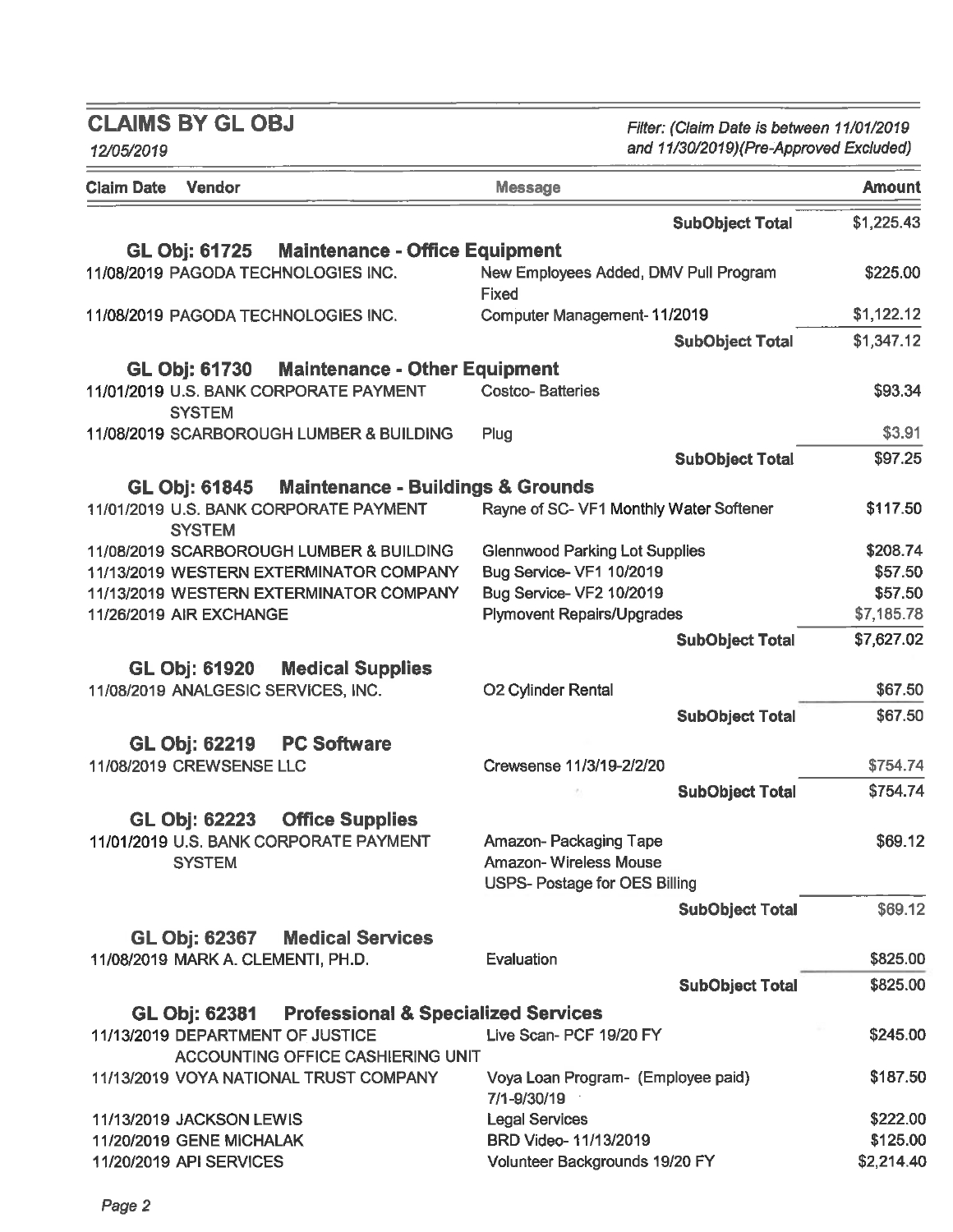12/05/2019

Filter: (Claim Date is between 11/01/2019 and 11/30/2019) (Pre-Approved Excluded)

| <b>Claim Date</b><br><b>Vendor</b>                           | <b>Message</b>                               | <b>Amount</b> |
|--------------------------------------------------------------|----------------------------------------------|---------------|
| 11/26/2019 LIEBERT CASSIDY WHITMORE                          | <b>Legal Services</b>                        | \$1,976.00    |
| 11/26/2019 LIEBERT CASSIDY WHITMORE                          | <b>Legal Services</b>                        | \$3,382.00    |
| 11/26/2019 CSG CONSULTANTS, INC.                             | Fire Plan Review- 525 Bean Creek Rd #5,      | \$250.00      |
|                                                              | 5000 Paul Sweet Rd., 552 Bean Creek Road     |               |
| 11/26/2019 LIEBERT CASSIDY WHITMORE                          | <b>Legal Services</b>                        | \$38.00       |
|                                                              | <b>SubObject Total</b>                       | \$8,639.90    |
| <b>GL Obj: 62500</b><br><b>Rents &amp; Leases, Equipment</b> |                                              |               |
| 11/01/2019 U.S. BANK CORPORATE PAYMENT                       | A Tool Shed Equipment Rental-Weed Eater      | \$542.25      |
| <b>SYSTEM</b>                                                | Ace Portable Services- Portable Toilet       |               |
|                                                              | <b>SubObject Total</b>                       | \$542.25      |
| GL Obj: 62715 Small Tools & Equipment                        |                                              |               |
| 11/08/2019 SCARBOROUGH LUMBER & BUILDING                     | Grill Brush, Extension Cords, Tie Downs      | \$112.78      |
|                                                              | <b>SubObject Total</b>                       | \$112.78      |
| <b>District Special Expense</b><br><b>GL Obj: 62888</b>      |                                              |               |
| 11/01/2019 U.S. BANK CORPORATE PAYMENT                       | Interstate Signs- Reflective Address Markers | \$264.00      |
| <b>SYSTEM</b>                                                | and Numbers                                  |               |
|                                                              | <b>SubObject Total</b>                       | \$264.00      |
| <b>GL Obj: 62914</b><br><b>Education &amp; Training</b>      |                                              |               |
| 11/01/2019 U.S. BANK CORPORATE PAYMENT                       | Uber- CSDA Conference Transportation         | \$1,853.58    |
| <b>SYSTEM</b>                                                | <b>Hilton- CSDA Lodging</b>                  |               |
|                                                              | South Bay Regional- Fire Investigation 1A,   |               |
|                                                              | <b>S290</b>                                  |               |
|                                                              | <b>Embassy Suites- CCAI Lodging</b>          |               |
|                                                              | Inspireyourpeople.com- Quarterly Training    |               |
|                                                              | Literature                                   |               |
| 11/08/2019 SCARBOROUGH LUMBER & BUILDING                     | <b>Oriented Strand Lumber</b>                | \$271.59      |
| 11/08/2019 ROSHAN TODD                                       | <b>FDAC Conference Lodging Reimbursement</b> | \$312.24      |
| 11/13/2019 ACTIVE WELLNESS LLC                               | Yoga-10/2019                                 | \$900.00      |
|                                                              | <b>SubObject Total</b>                       | \$3,337.41    |
| GL Obj: 62920<br>Gas, Oil & Fuel                             |                                              |               |
| 11/01/2019 U.S. BANK CORPORATE PAYMENT                       | Chevron- Fuel for CCAI Trip U2590            | \$35.24       |
| <b>SYSTEM</b>                                                |                                              |               |
| 11/08/2019 FLYERS ENERGY LLC                                 | <b>Fuel/Diesel</b>                           | \$541.08      |
| 11/08/2019 ALICIA WALTON                                     | CalPERS Conference Reimbursement-            | \$75.17       |
|                                                              | <b>Mileage Round Trip</b>                    |               |
| 11/13/2019 FLYERS ENERGY LLC                                 | <b>Fuel/Diesel</b>                           | \$1,519.35    |
| 11/26/2019 FLYERS ENERGY LLC                                 | <b>Fuel/Diesel</b>                           | \$2,446.98    |
| 11/26/2019 FLYERS ENERGY LLC                                 | <b>Fuel/Diesel</b>                           | \$340.27      |
|                                                              | <b>SubObject Total</b>                       | \$4,958.09    |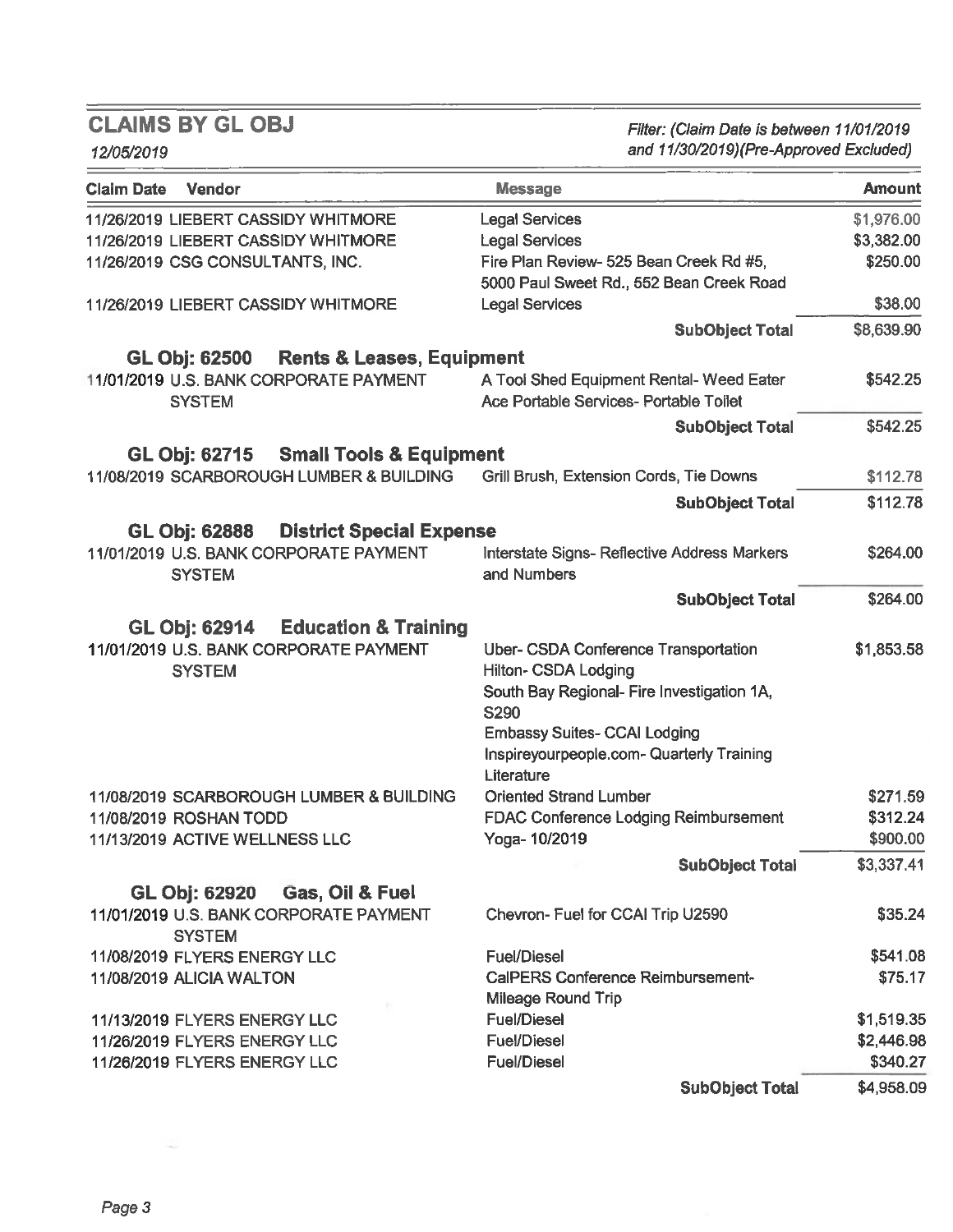Filter: (Claim Date is between 11/01/2019<br>and 11/30/2019)(Pre-Approved Excluded)

| 12/05/2019 |  |
|------------|--|
|------------|--|

| <b>Message</b><br><b>Vendor</b><br><b>Claim Date</b> |                                          | Amount      |
|------------------------------------------------------|------------------------------------------|-------------|
| <b>GL Obj: 63070</b><br><b>Utilities</b>             |                                          |             |
| 11/01/2019 U.S. BANK CORPORATE PAYMENT               | SV Water District- VF2 Recycled Water/RW | \$616.08    |
| <b>SYSTEM</b>                                        | 9/1-9/30/19                              |             |
|                                                      | Greenwaste- VF1 Trash & Recycling        |             |
|                                                      | $9/1 - 9/30/19$                          |             |
|                                                      | Greenwaste- VF2 Trash & Recycling        |             |
|                                                      | 10/1-12/31/19                            |             |
| 11/13/2019 PG&E                                      | Gas- VF1 10/8-11/5/2019                  | \$74.16     |
| 11/13/2019 PG&E                                      | Gas- VF2 10/8-11/5/19                    | \$73.86     |
| 11/20/2019 PG&E                                      | VF1 Electric 10/7-11/4/2019              | \$625.27    |
| 11/20/2019 PG&E                                      | VF2 Electric 10/7-11/4/2019              | \$214.11    |
|                                                      | <b>SubObject Total</b>                   | \$1,603.48  |
|                                                      | <b>Index Total</b>                       | \$94,309.74 |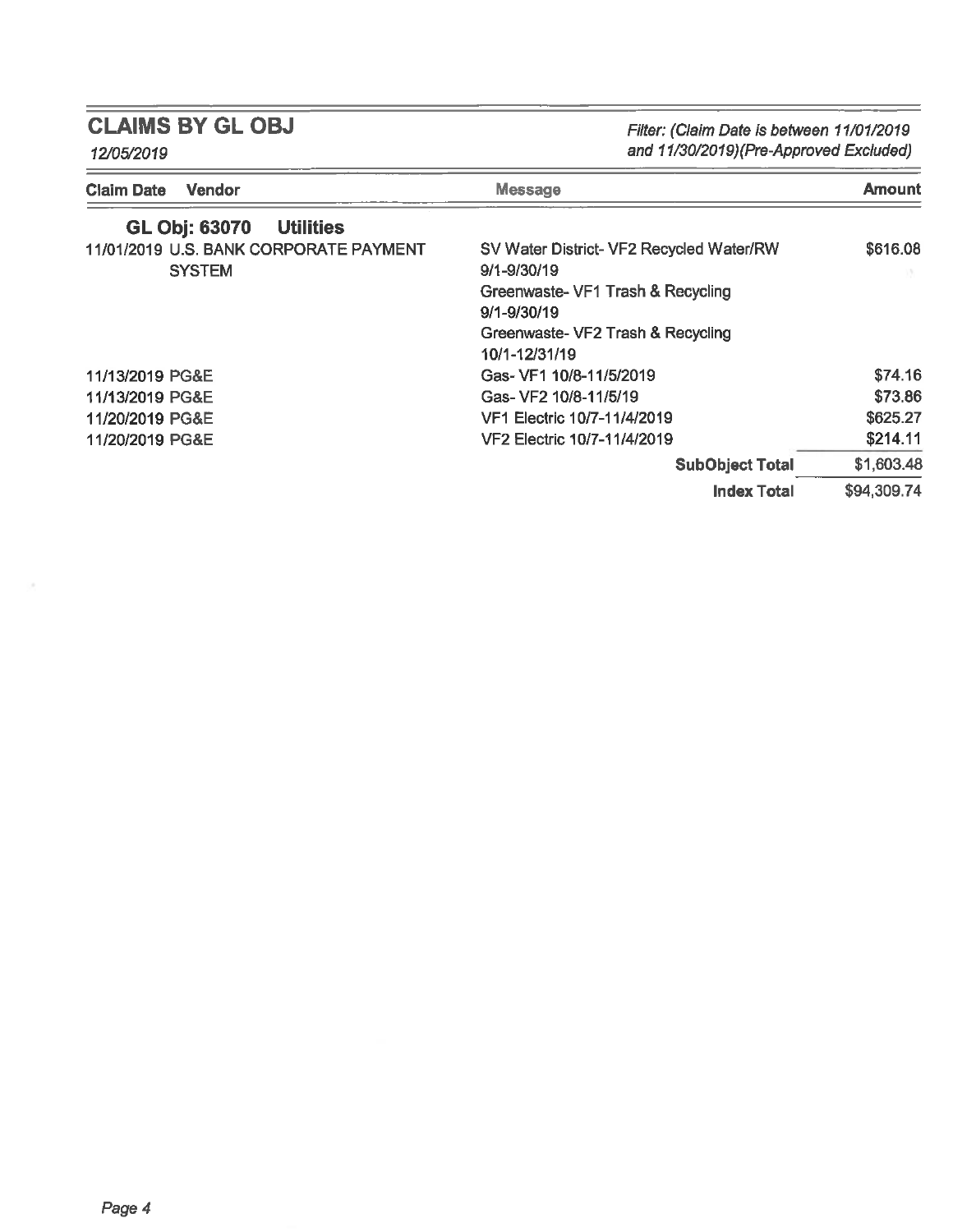Filter: (Claim Date is between 11/01/2019 and 11/30/2019)(Pre-Approved Excluded)

## 12/05/2019

| <b>Claim Date Vendor</b> | <b>Message</b> | Amount                     |
|--------------------------|----------------|----------------------------|
| ALLEL ASESSA             |                | -----<br><b>CONTRACTOR</b> |

### GL Key: 685030

#### **GL Obj: 61845 Maintenance- Structure & Grounds**

| 11/13/2019 PURE VALLEY WATER | VF2 Water Softener |
|------------------------------|--------------------|
|------------------------------|--------------------|

|                        | \$3,499.74 |
|------------------------|------------|
| <b>SubObject Total</b> | \$3,499.74 |
| Index Total            | \$3.499.74 |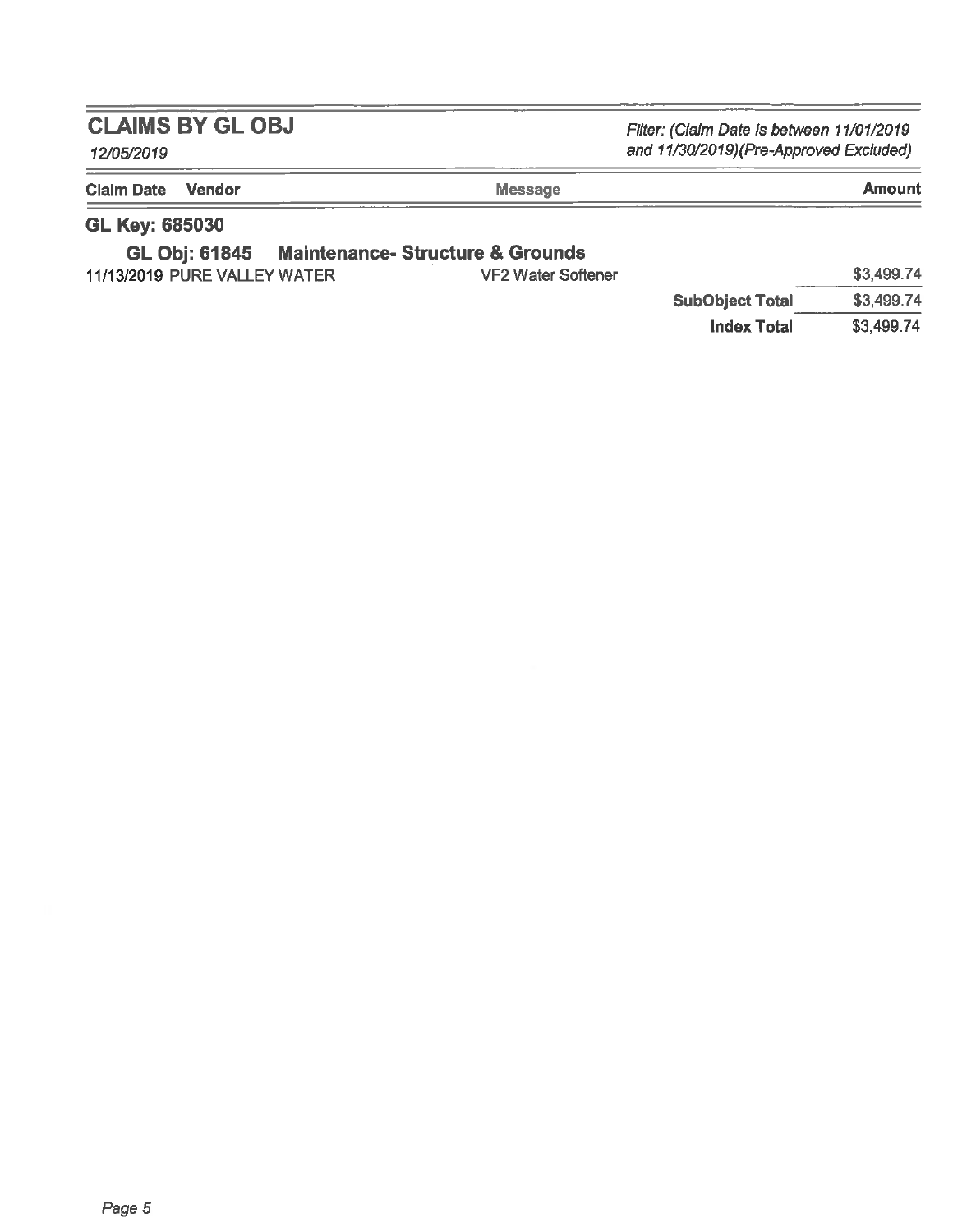| <b>CLAIMS BY GLOBJ</b><br>12/05/2019                                                                                | Filter: (Claim Date is between 11/01/2019<br>and 11/30/2019)(Pre-Approved Excluded)                                                                                                                |             |  |  |
|---------------------------------------------------------------------------------------------------------------------|----------------------------------------------------------------------------------------------------------------------------------------------------------------------------------------------------|-------------|--|--|
| Vendor<br>Claim Date                                                                                                | <b>Message</b>                                                                                                                                                                                     | Amount      |  |  |
| <b>GL Key: 685040</b>                                                                                               |                                                                                                                                                                                                    |             |  |  |
| <b>GL Obj: 61221</b><br><b>Telephone &amp; Telegraph</b><br>11/01/2019 U.S. BANK CORPORATE PAYMENT<br><b>SYSTEM</b> | Verizon- SCHMIT Cellular 9/5-10/4/19                                                                                                                                                               | \$38.17     |  |  |
|                                                                                                                     | <b>SubObject Total</b>                                                                                                                                                                             | \$38.17     |  |  |
| <b>Maintenance - Office Equipment</b><br><b>GL Obj: 61725</b>                                                       |                                                                                                                                                                                                    |             |  |  |
| 11/01/2019 U.S. BANK CORPORATE PAYMENT<br><b>SYSTEM</b>                                                             | Best Buy-HP Color Monitor                                                                                                                                                                          | \$114.99    |  |  |
|                                                                                                                     | <b>SubObject Total</b>                                                                                                                                                                             | \$114.99    |  |  |
| <b>Maintenance - Other Equipment</b><br><b>GL Obj: 61730</b>                                                        |                                                                                                                                                                                                    |             |  |  |
| 11/01/2019 U.S. BANK CORPORATE PAYMENT<br><b>SYSTEM</b>                                                             | Amazon- 2 Aluminum Benches (Returned)<br>Amazon-2 Folding Benches<br><b>Amazon-8 Delineator Cones</b>                                                                                              | \$427.28    |  |  |
|                                                                                                                     | <b>SubObject Total</b>                                                                                                                                                                             | \$427.28    |  |  |
| GL Obj: 62715 Small Tools & Equipment                                                                               |                                                                                                                                                                                                    |             |  |  |
| 11/01/2019 U.S. BANK CORPORATE PAYMENT<br><b>SYSTEM</b>                                                             | Amazon- Draeger Metric Tube- Ammonia<br>Amazon- 2 Pop Up Canopies, Gorilla Cart,<br><b>Patient Care Towels</b><br>Amazon- Draeger Metric Tube- Cyanide<br>Home Depot- 30 Gallon Tote, Tape Measure | \$774.15    |  |  |
| 11/08/2019 SCARBOROUGH LUMBER & BUILDING                                                                            | Tarp, Sponges, Bleach                                                                                                                                                                              | \$211.04    |  |  |
|                                                                                                                     | <b>SubObject Total</b>                                                                                                                                                                             | \$985.19    |  |  |
| <b>District Special Expense</b><br><b>GL Obj: 62888</b>                                                             |                                                                                                                                                                                                    |             |  |  |
| 11/01/2019 U.S. BANK CORPORATE PAYMENT<br><b>SYSTEM</b>                                                             | <b>Starbuck-SCHMIT Training Coffee</b>                                                                                                                                                             | \$17.95     |  |  |
|                                                                                                                     | <b>SubObject Total</b>                                                                                                                                                                             | \$17.95     |  |  |
|                                                                                                                     | <b>Index Total</b>                                                                                                                                                                                 | \$1,583.58  |  |  |
|                                                                                                                     | <b>Grand Total</b>                                                                                                                                                                                 | \$99,393.06 |  |  |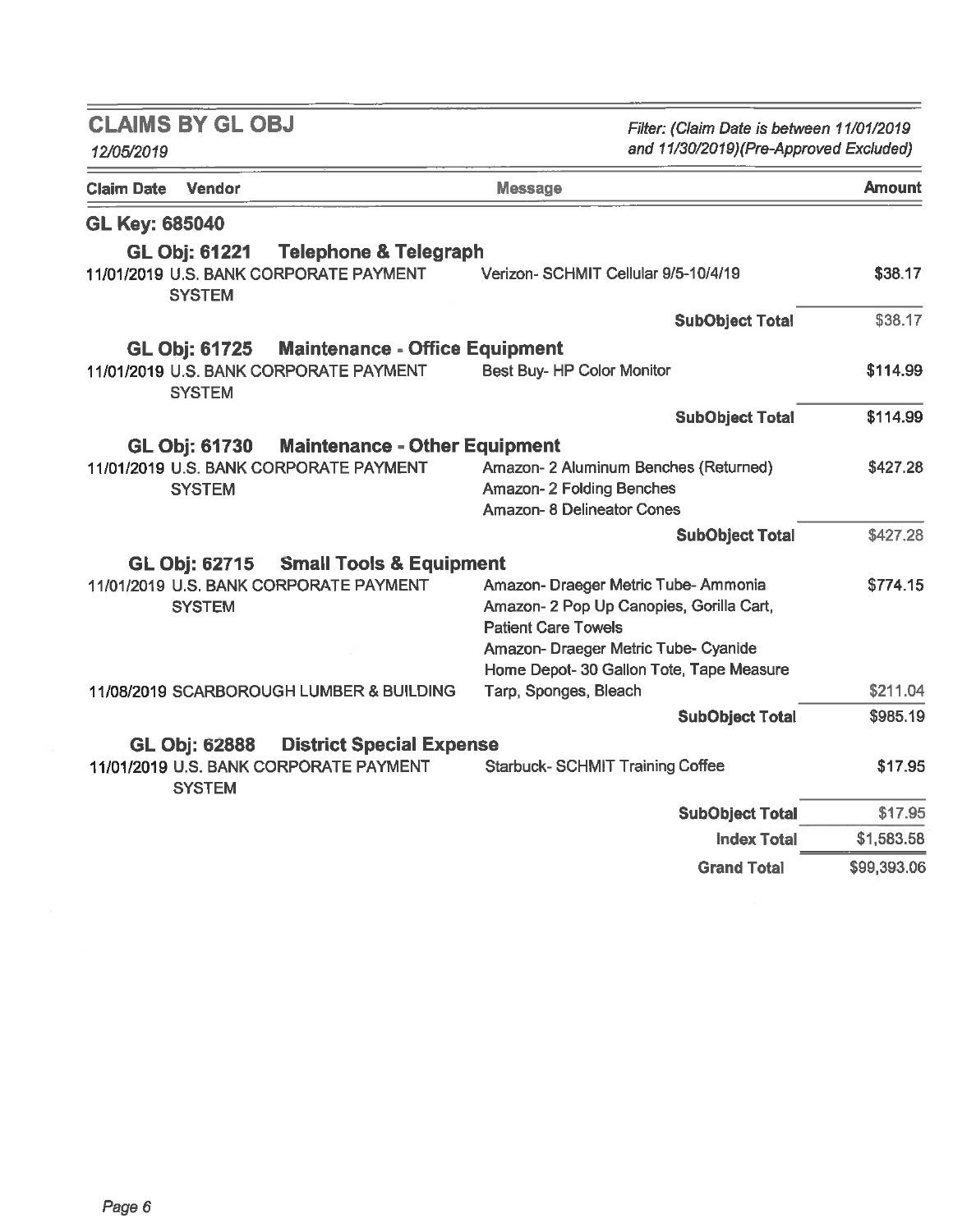| <b>Scotts Valley Fire Protection District</b> |                 |                              |
|-----------------------------------------------|-----------------|------------------------------|
| <b>POLICY:</b><br>- 2100                      | <b>SUBJECT:</b> | <b>Policy For Conducting</b> |
|                                               |                 | <b>Board Meetings</b>        |
| 1/10/2018<br><b>DATE APPROVED:</b>            |                 |                              |
| <b>BOARD PRESIDENT:</b>                       |                 | FIRE CHIEF: Har Milleurs     |

**Policy For Conducting Board Meetings Policy 2100:** 

**Regular Meetings** 

The regular meetings of the Board of Directors will be on the second Wednesday of the month at 6:30 P.M. at Scotts Valley City Hall.

Seating of New Directors and Election of Officers

1. The term of office of newly elected directors shall begin at 12:00 A.M. the first Friday of December following their election. Newly elected directors shall be sworn in as the first order of business during the regular December meeting of the Board. In the event that current officers are not present to conduct the December meeting, the meeting will temporarily be conducted by the most senior sitting member of the Board.

2. As the last order of business at the December meeting, the current or temporary President shall preside over the election of Board Officers. The Board shall select one of its members as President and one of its members as Vice President. The Fire Chief shall be the Secretary to the Board.

**Selection of Board President** 

- a. Should a director desire to serve as an officer he/she has the responsibility to express such a desire to the rest of the Board
- b. It is desirable that directors take turns as Board President
- c. An officer may be removed from an officer's position by a 2/3 vote of the Board

3. The newly elected Board President and Vice President shall assume their positions on January 1st. The Vice President shall preside over meetings in the absence of the elected Board President. Board officers shall serve a term of one year. In the event the Board President and Vice President are not in attendance, the senior member in attendance will preside at the meeting.

4. The Board President shall appoint standing and ad hoc committees as established in Policy 2101.

- a. Meetings of standing and ad hoc committees shall comply with any and all notice and posting requirements which may be required for such committees by the Ralph M. **Brown Act**
- b. Committees shall act on behalf of the board as a whole, shall make regular reports and inform the board, make recommendations and receive direction from the Board.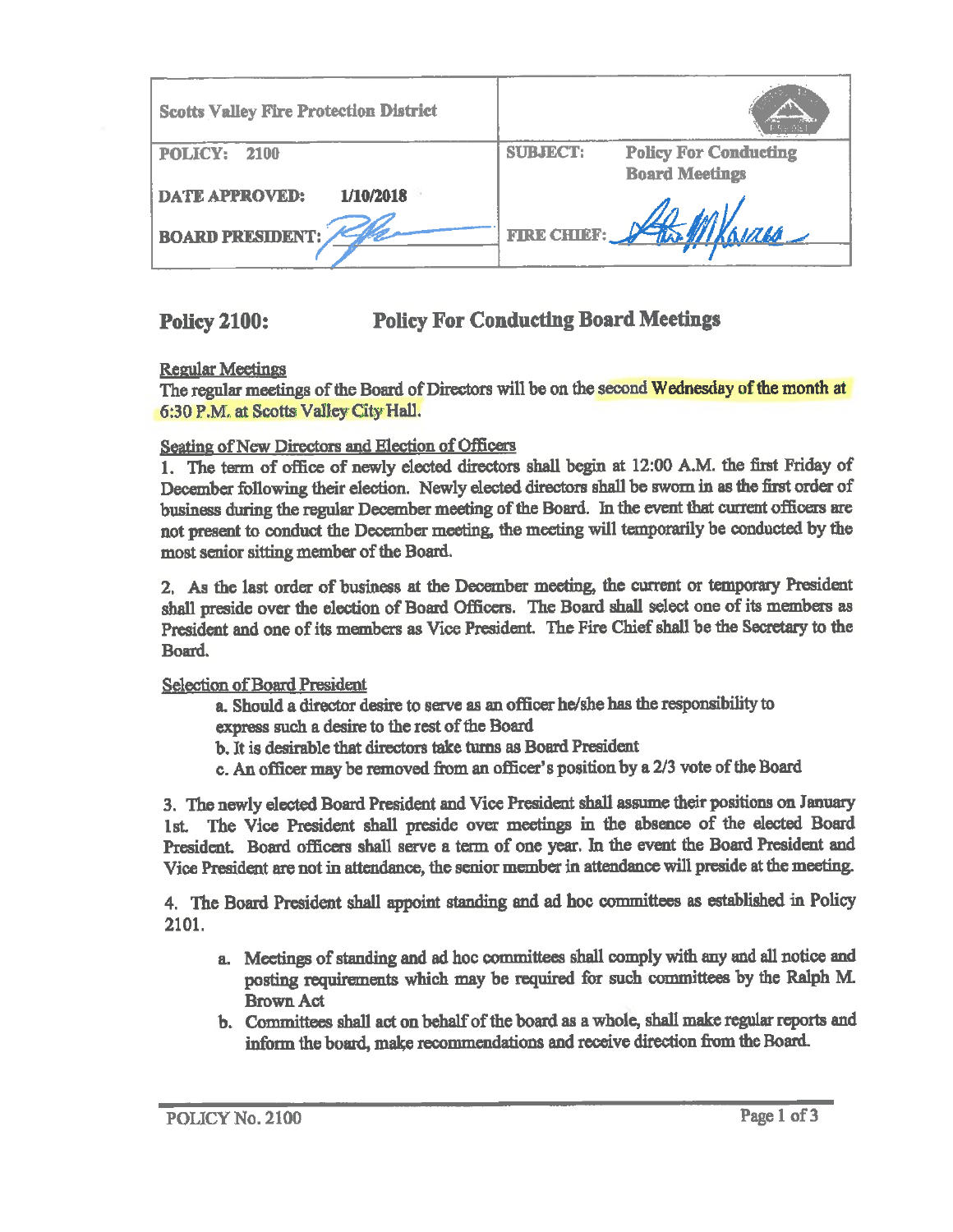| <b>Scotts Valley Fire Protection District</b> |                 |                                                       |
|-----------------------------------------------|-----------------|-------------------------------------------------------|
| 2100<br><b>POLICY:</b>                        | <b>SUBJECT:</b> | <b>Policy For Conducting</b><br><b>Board Meetings</b> |

Rules of Procedure and Conduct for Meetings:

1. Meetings of the Board as well as meetings of those committees appointed by the Board, shall be conducted in accordance with those sections and parts of the Ralph M. Brown Act and the Fire Protection District Act within the California Health and Safety code 13800 et. seq. which might apply.

2. The agenda of all regular board meetings shall contain an opportunity for the public to make comments to the Board on any items of interest or concern EXCEPT on matters concerning complaints or charges against any District Employee. Complaints against any District Employee shall be handled in accordance with Policy 903 (Complaints) or Policy 902 (Grievance Procedure).

3. The Board will normally allow a limited amount of time for any member of the public to make oral comments relative to specific items agendize for action prior to such action being taken.

4. Meetings of the Board shall be conducted by the Board President in a manner consistent with the adopted rules. In the event an issue, point of order, or question arises which is not covered within the scope of rules adopted by the Board, not covered by the Brown Act or not covered within the Fire Protection District Act, the Board President shall rule on the point of order, issue or question.

5. Questions pertaining to a director's right to vote on items because of the potential of Conflict of Interest shall be decided as follows:

- a. Director disqualifies himself/herself
- b. The Board President disqualifies the director from voting

6. Should any director be disqualified from voting or be overruled on a point of order by the President, he/she may move to appeal the ruling to the full board. The Board President has the right to vote on the appeal and a majority vote of the board overrules the Board President. A tie vote sustains the ruling of the President. In either case, the minutes shall reflect why a director was disqualified to vote.

- 7. There must be a quorum of 3 members present to conduct business.
- 8. A majority vote means 3 affirmative votes.
- 9. A 2/3 vote means 4 affirmative votes.
- 10. A unanimous vote means 5 affirmative votes.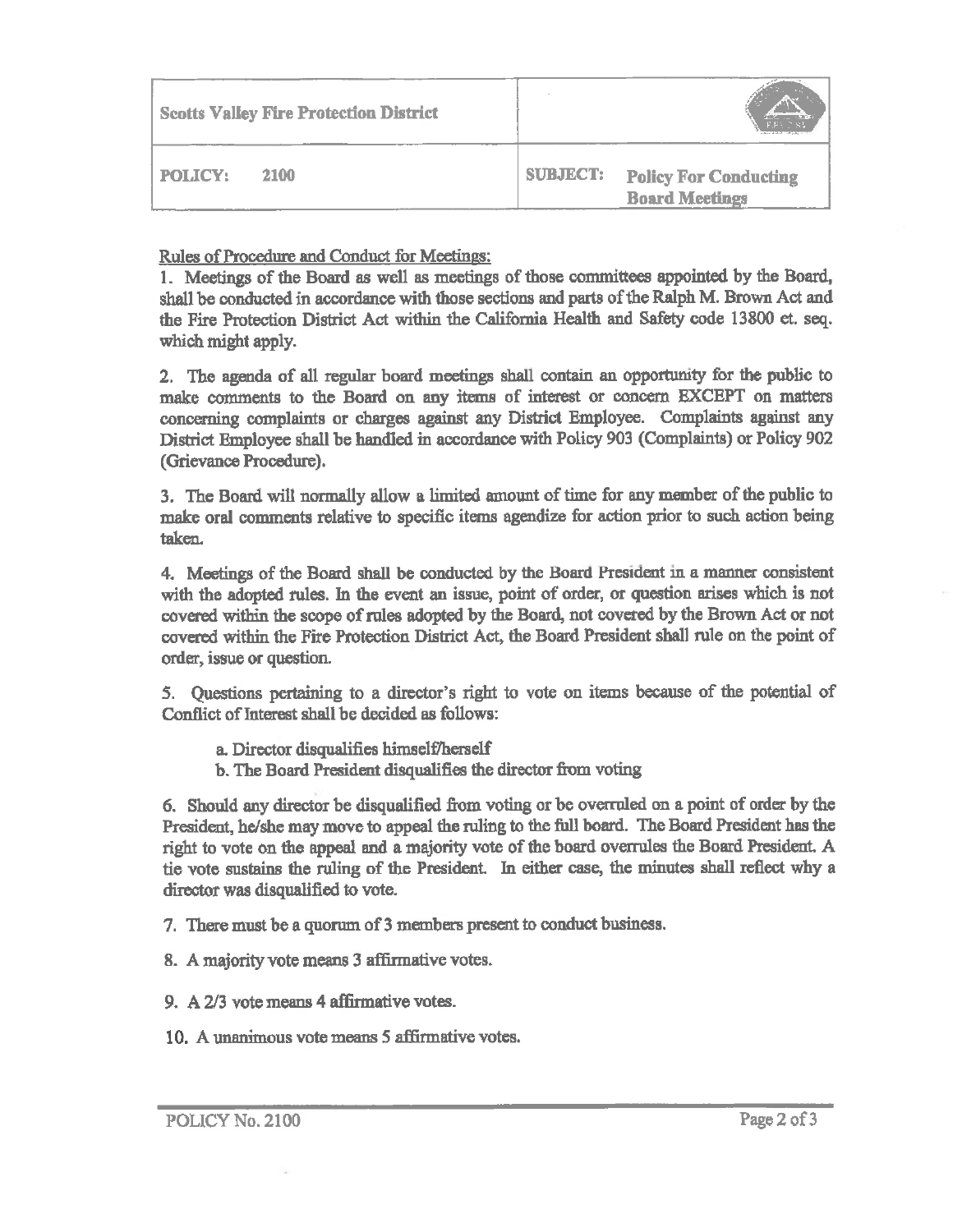| <b>Scotts Valley Fire Protection District</b> |                                                                          |
|-----------------------------------------------|--------------------------------------------------------------------------|
| <b>POLICY:</b><br>2100                        | <b>SUBJECT:</b><br><b>Policy For Conducting</b><br><b>Board Meetings</b> |

### **BOARD MEETING CONDUCT**

1. Any action taken by the Board shall be initiated by a motion, introduction of a resolution or introduction of an ordinance.

a. The Board President shall be allowed to make motions

2. The recording secretary shall document the names of those who make motions and second motions in the minutes.

3. Once the President calls for remarks on a motion, the maker of the motion is entitled to speak first. Speakers shall be recognized by the President before making their remarks.

4. Secondary motions pertaining to the main motion may be introduced before the main motion is voted. The last motion stated shall be the first pending motion and the main motion shall be voted upon last.

5. A motion to amend must have the approval of the person making the original motion or a majority vote of the board.

6. An amendment to a motion may only be made once.

7. To be deemed an official action of the board, all action items must receive a majority vote of the elected number of directors serving on the board. EXCEPTIONS. Motions requiring a 2/3 vote (super-majority) to pass:

- a. Motion to adopt or amend any policy
- b. Motion to suspend or amend any rule
- c. Motion to reconsider a previously considered motion

8. Motions requiring a unanimous vote to pass:

a. Motion to discontinue or transfer funds designated as Capital Outlay reserves

9. Motions to Reconsider: Except in the case of specific agenda items requiring a noticed public hearing, the board may reconsider any vote taken at the same session to correct an inadvertent error or consider new information not available at the time of vote. A motion to reconsider must receive a majority vote prior to a motion being reconsidered.

10. The Board may rescind, repeal or annul actions taken at previous meetings by:

- a. Passing a motion to place the item on a future agenda
- b. Passing the motion to rescind, repeal or annul with the appropriate number of votes

11. The recording secretary shall record votes by name on each motion. If the vote is unanimous, the secretary will document the vote as being unanimous.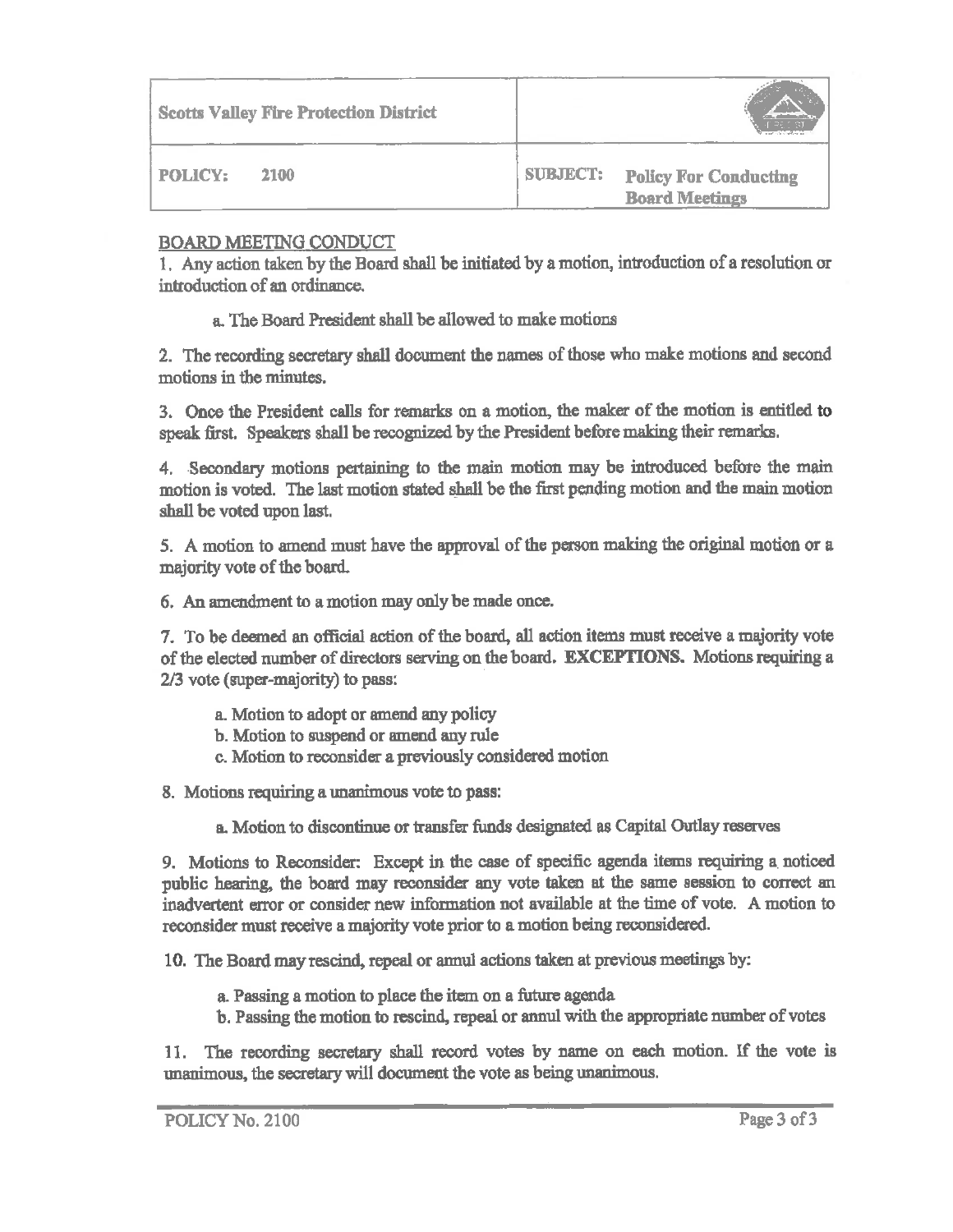

7 Erba Lane, Scotts Valley, California 95066 (831) 438-0211 Fax (831) 438-0383

**Steve M. Kovacs Fire Chief** 

| Date: | December 5, 2019                                      |
|-------|-------------------------------------------------------|
| To:   | Board of Directors                                    |
|       | From: Chief Kovacs                                    |
|       | Subject: Approve Regular Board Meeting Dates for 2020 |

### Recommendation

Adopt a schedule for the 2020 Regular Board Meetings.

### **Discussion**

The following is a list of proposed dates for the 2020 Regular Board Meetings. The dates reflect the second Wednesday of the month per Board Policy 2100.

| January 8                                      | July 8                                          |
|------------------------------------------------|-------------------------------------------------|
| February 12                                    | August 12                                       |
| March 11                                       | September 9                                     |
| April 8 – No Meeting<br><b>FDAC Conference</b> | October 14                                      |
| <b>May 13</b>                                  | November 11 - No Meeting<br><b>Veterans Day</b> |
| June 10                                        | December 9                                      |

Regular meetings are scheduled for 6:30 p.m. Special meetings can be added as necessary.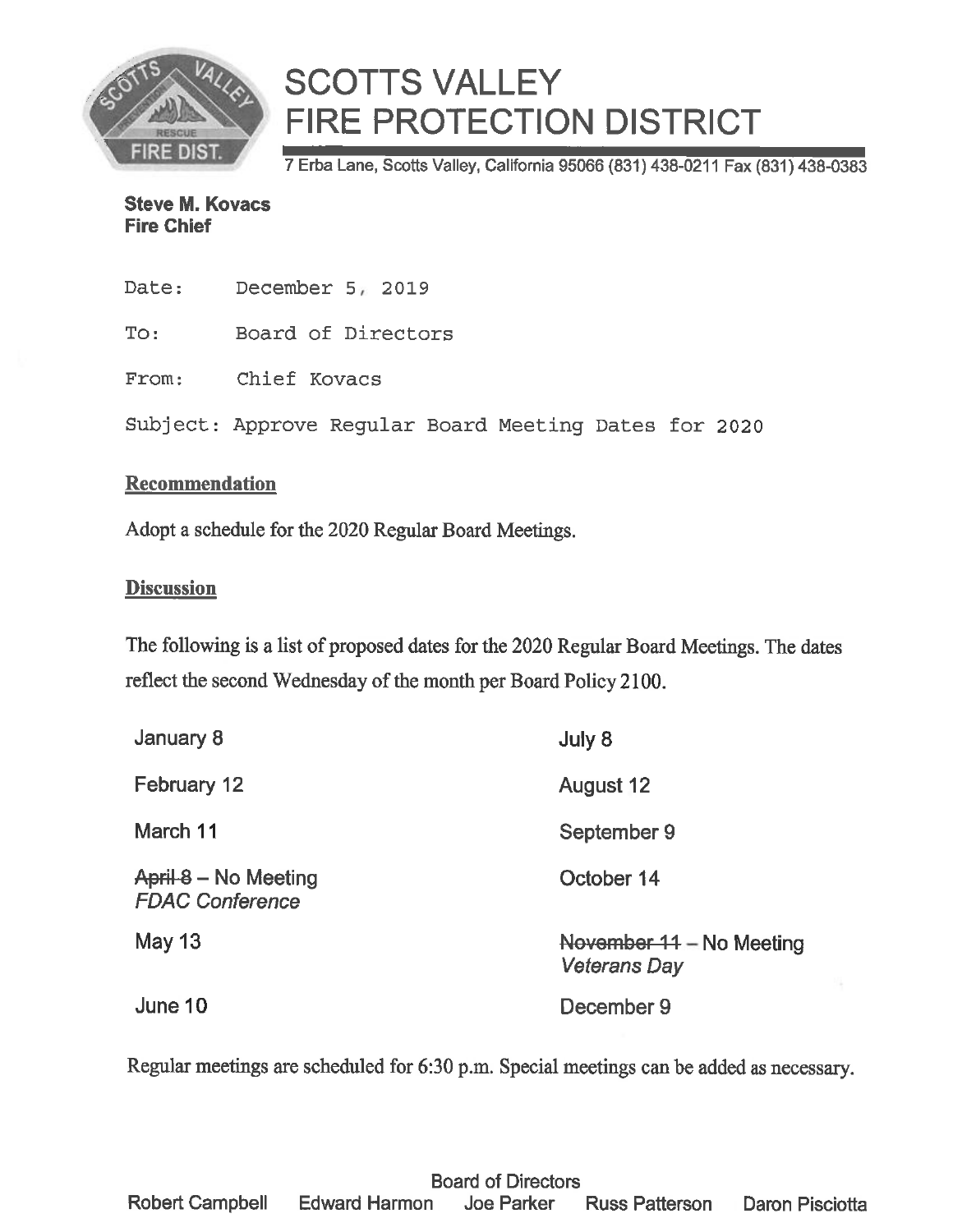

7 Erba Lane, Scotts Valley, California 95066 (831) 438-0211 Fax (831) 438-0383

### **Steve M. Kovacs Fire Chief**

| Date: | December 11, 2019 |  |  |
|-------|-------------------|--|--|
|-------|-------------------|--|--|

To: **Board of Directors** 

From: **Chief Kovacs** 

#### Subject: **Administrative Report**

| <b>Incident Type</b>          |  | <b>September</b> |                | <b>October</b> |             | <b>November</b> |                 |  | <b>Year To Date</b> |      |  |
|-------------------------------|--|------------------|----------------|----------------|-------------|-----------------|-----------------|--|---------------------|------|--|
|                               |  | 2018             | 2019           | 2018           | 2019        | 2018            | 2019            |  | 2018                | 2019 |  |
| <b>Fires</b>                  |  | 5                | 8              | 10             | 5           | 10              | 5               |  | 60                  | 46   |  |
| <b>Explosion / Rupture</b>    |  | $\mathbf 0$      | 0              | $\mathbf 0$    | $\mathbf 0$ | $\overline{0}$  | $\mathbf 0$     |  | $\mathbf 0$         |      |  |
| <b>EMS</b>                    |  | 111              | 120            | 122            | 141         | 116             | 121             |  | 1244                | 1234 |  |
| <b>Hazardous</b><br>Condition |  | 6                | $6\phantom{1}$ | 7              | 6           | 14              | $6\phantom{1}$  |  | 67                  | 80   |  |
| <b>Service Calls</b>          |  | 18               | 23             | 15             | 27          | 14              | 15 <sub>1</sub> |  | 152                 | 211  |  |
| Good Intent                   |  | 20               | 37             | 28             | 47          | 43              | 46              |  | 343                 | 401  |  |
| <b>False Alarms</b>           |  | 9                | 22             | 11             | 21          | 14              | 8               |  | 97                  | 154  |  |
| <b>Severe Weather</b>         |  | 0                | 0              | 1              | 1           | 0               | 0               |  | 1                   | 4    |  |
| <b>Totals</b>                 |  | 169              | 216            | 194            | 248         | 211             | 201             |  | 1964                | 2131 |  |

### **Operations**

- E2538 was sent to Hi Tech in Oakdale for warranty pump repairs, and is back in service.
- Captain Sundermier has been working on implementation of our new pre fire planning software, FirstDue. We began testing on November  $6<sup>th</sup>$  and hope to have full integration by the first of the year.
- Captain Grigg counseled one juvenile through our Juvenile Firesetter Program.
- We've hosted some EMT Ride-a-longs from the Cabrillo College EMT program.
- Crews conducted and station tour and safety talk for a local cub scout troop.
- Engine companies installed smoke detectors in 2 residences.
- A Shift station 1 crew did a tour and sit-a-long at NetCom for training.
- Eng Cortes has been flow testing SCBA's  $\bullet$
- $\bullet$ Eng Cortes taught CPR to the following:
	- o Scotts Valley Unified School District
	- o Live Oak School District
	- $\circ$ ST. Lawrence School

### **Training**

Captain Sundermier, Engineer Pedemonte, Engineer Crivello, and Firefighter Post attended the Fresno  $\bullet$ Symposium and learned about VEIS. (vent enter isolate search)

### **Board of Directors**

Joseph Parker Russ Patterson Daron Pisciotta **Robert Campbell Edward Harmon**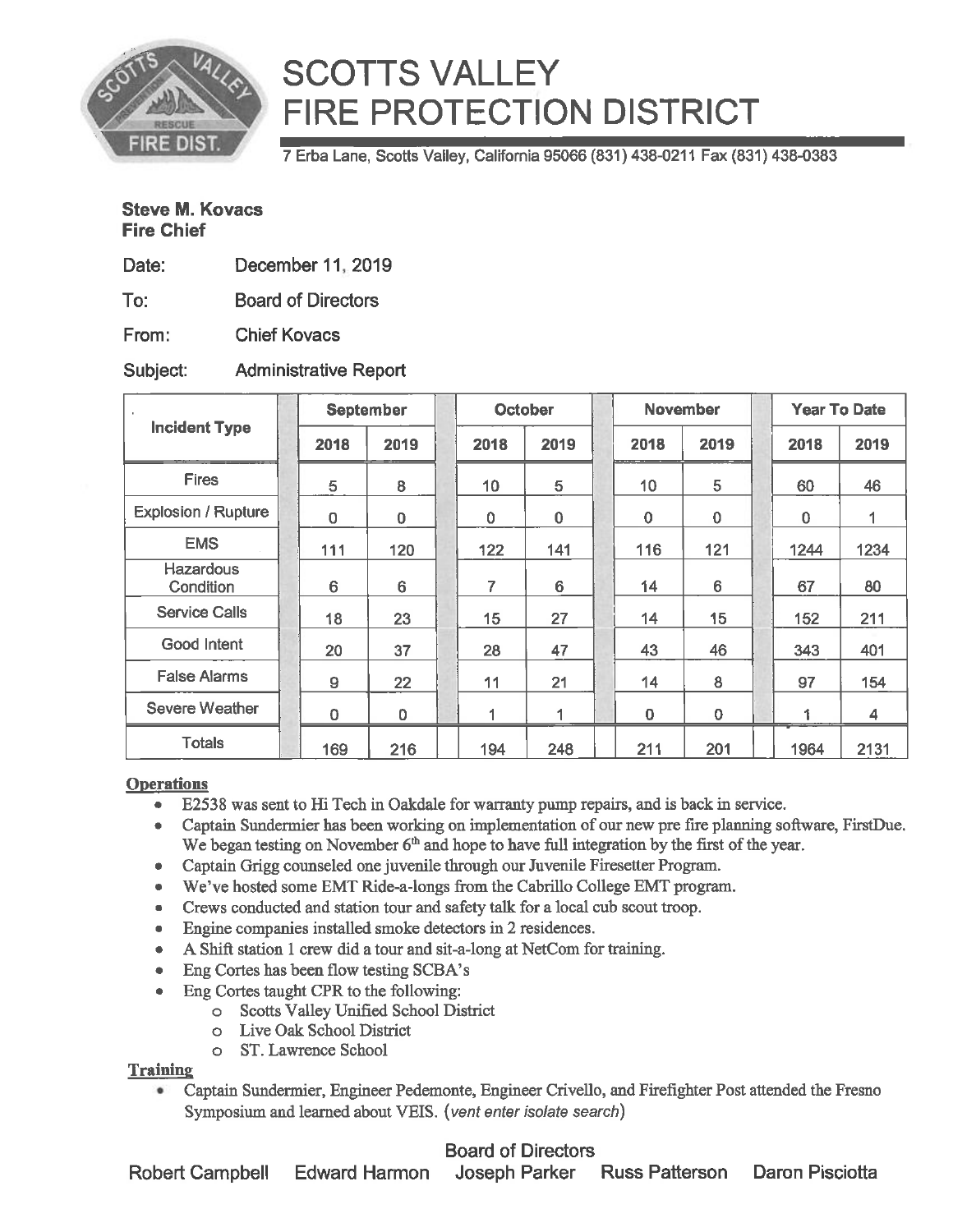December 11, 2019 **Administrative Report** Page 2 of 2

- Chief Kovacs and Chief Theilen attended training symposium in Fresno Nov. 18-22<sup>nd</sup>  $\bullet$
- Captain Stubendorff, Captain Petteys, Captain Vandervoort, and Engineer Todd attended the FDAC Leadership Academy in Sacramento
- Engineer Cahir completed a S-290 Intermediate Wildland Fire Behavior Course
- Firefighter Post completed FFI successfully and now focused on FF II program  $\bullet$
- Captain Ronzano and Captain Sundermier completed requirements for Captain I and received a step increase to Captain II
- Haz. Mat FRO-Decon, refresher training was done for both SCO PCFs and BRN volunteers

### **Administration**

- Secretary Receptionist Bridges completed 2 car seat inspections in the month of November  $\bullet$
- Secretary Receptionist Bridges attended Assist Training in Watsonville  $\bullet$
- Secretary Receptionist Mayfield successfully completed the 12 month probationary period  $\bullet$
- The Valley Churches United Food Donation Barrel will be in the Administrative Office until December 23rd  $\bullet$

### **Prevention/Community Risk Reduction**

- Plan Reviews and permit approvals: 5
- Inspections completed: 16  $\bullet$
- Hazard complaints: 0
- $\bullet$  Meetings: 7
- Captain Vandervoort and BC Whittle attended the Evacuation Exercise at the S.C. Water Treatment Plant  $\bullet$

### **Fire Chief Activities:**

- Staff Meetings
- Meeting with homeowners on Bluebonnet
- SCO Board Meeting
- BRN Board Meeting
- OES Region 2 Post Fire Season Meeting
- **FDAC** Meetings  $\bullet$
- Meeting with First Net  $\bullet$
- **Annual Physical**
- Attended a Fire Service Funeral ۰
- Attended the Training Officer's Symposium  $\bullet$
- Attended AFG Grant Webinar  $\bullet$
- **SCO Finance Meeting**  $\bullet$
- **SCCFAIG Meeting and Sub Committee meetings**  $\bullet$  .
- CalChiefs Conference Call
- Legislative Task Force Conference Call
- County Chief's Meeting